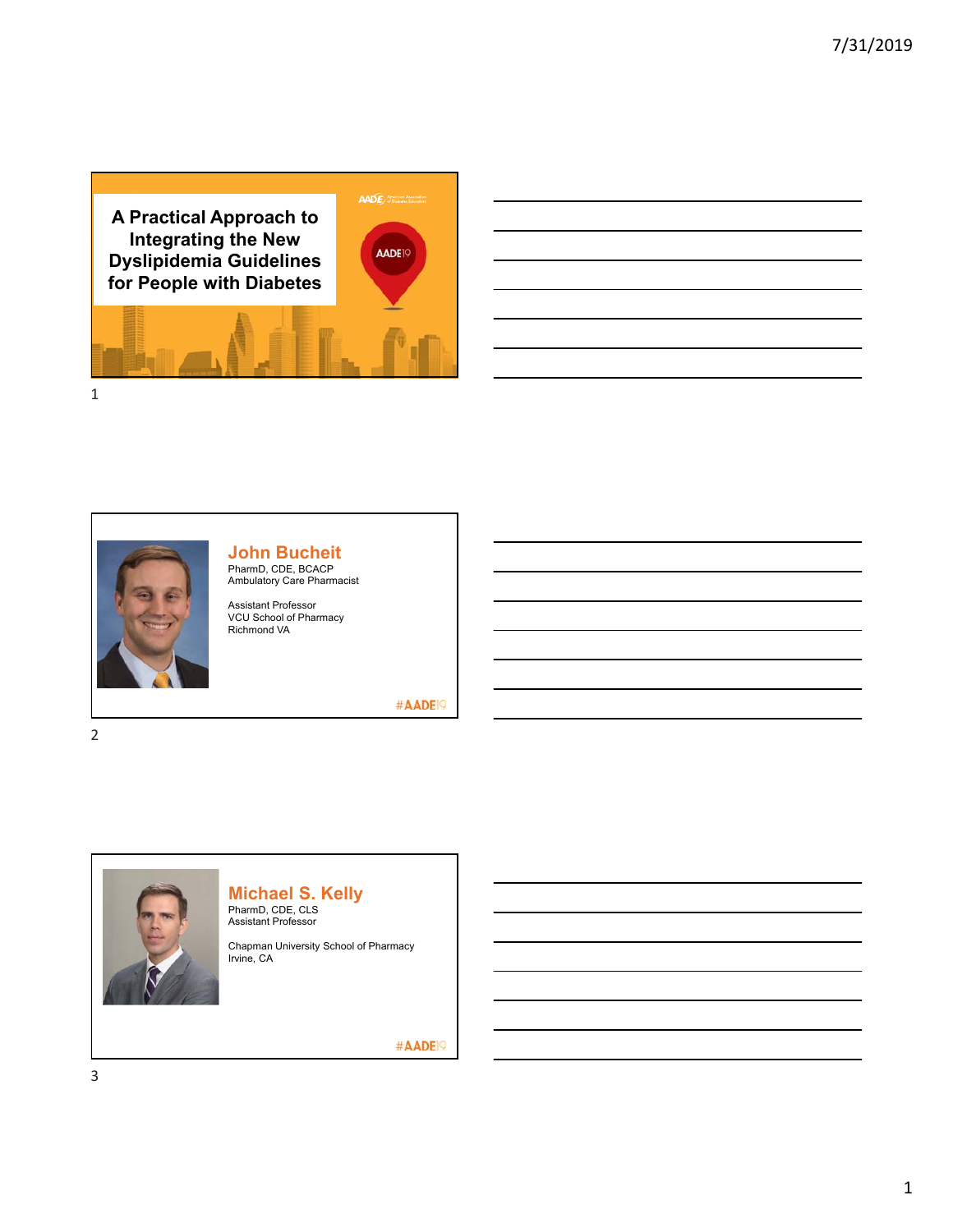### **Disclosure to Participants**

- Notice of Requirements For Successful Completion
- Please refer to learning goals and objectives Learners must attend the full activity and complete the evaluation in order to claim continuing education credit/hours
- Conflict of Interest (COI) and Financial Relationship Disclosures: – Presenter: Michael Kelly, PharmD, CDE, CLS – Consulting: Medicure Inc.
- Non-Endorsement of Products:
	- Accredited status does not imply endorsement by AADE, ANCC, ACPE or CDR of any commercial products displayed in conjunction with this educational activity
- Off-Label Use:
- Participants will be notified by speakers to any product used for a purpose other than for which it was approved by the Food and Drug Administration.

#AADE<sup>19</sup>

4

# **Objectives**

- 1. Compare current dyslipidemia guideline recommendations as they apply to people with diabetes
- 2. Develop a risk assessment approach to determine management strategies for dyslipidemia
- 3. Apply the 2018 ACC/AHA treatment recommendations to participant case examples

#AADE<sup>19</sup>



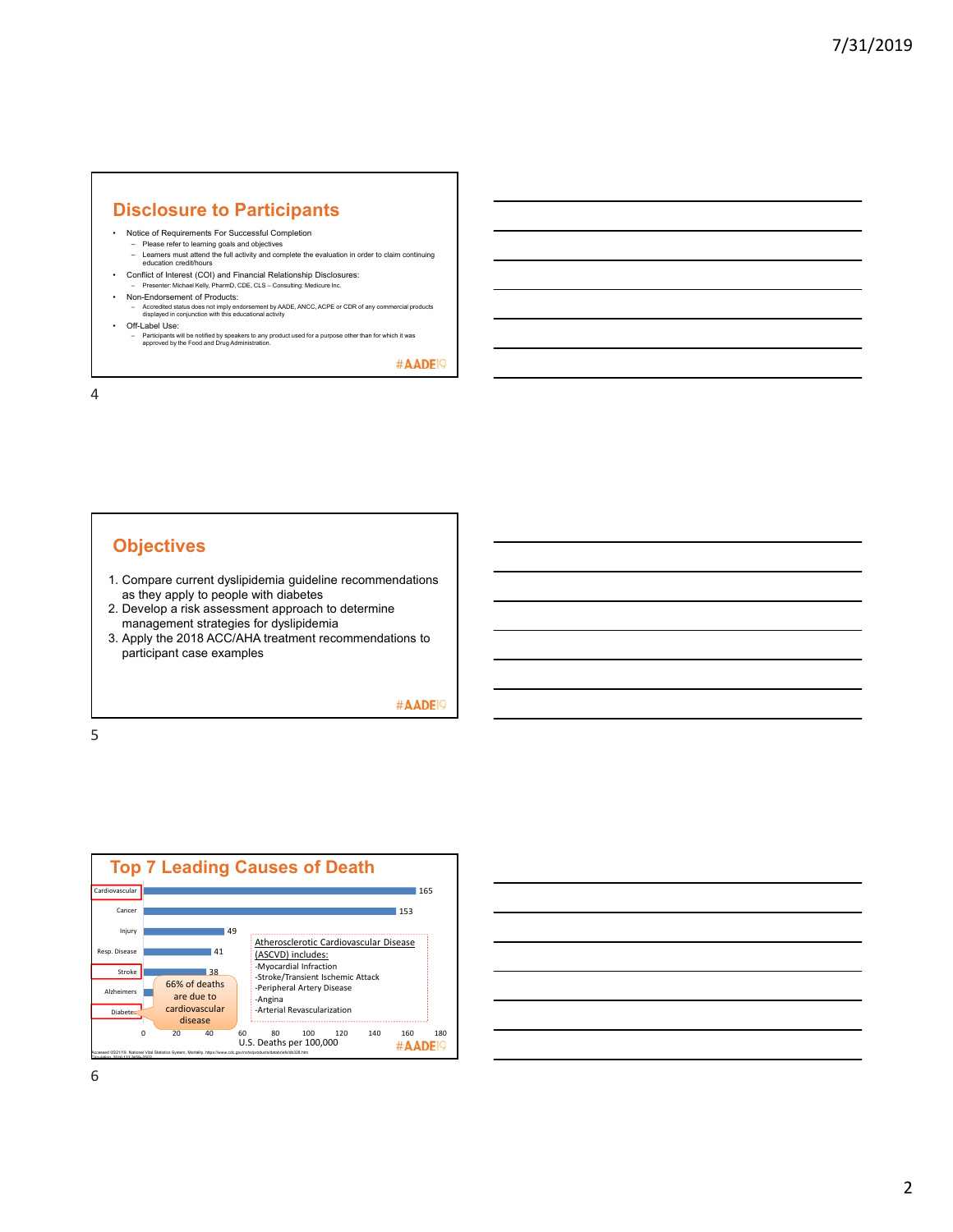









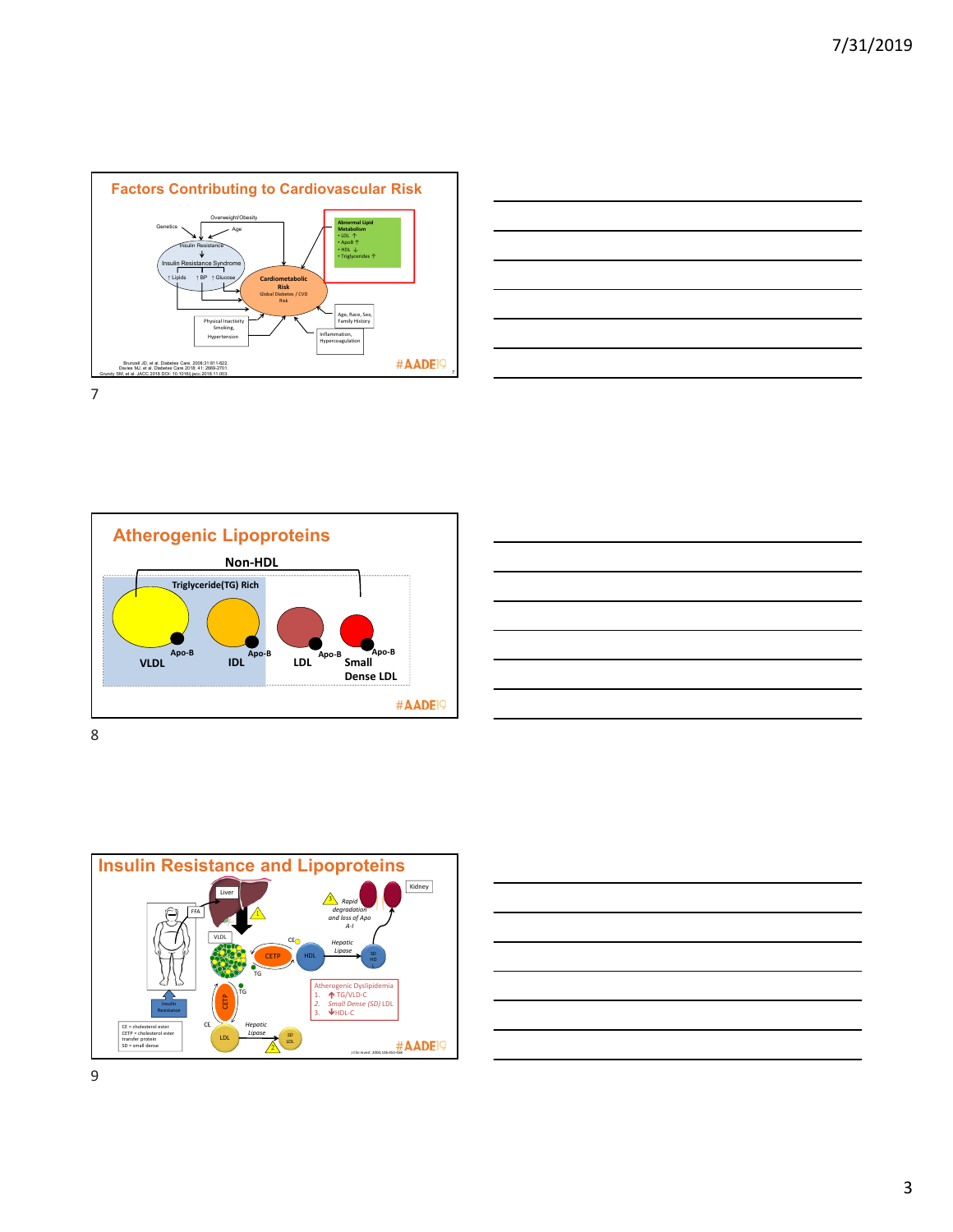# **Friedewald Equation for LDL-C**

#### **Calculated LDL-C** = Total Cholesterol – TG/5-HDL-C

- Elevated Triglycerides (TGs) falsely lowers LDL-C
- Ignore low calculated LDL-C in the presence of high TGs – Inaccurate calculation starting at  $TGs \ge 200$  mg/dL – Invalid calculation once TGs reach 400 mg/dL
- Persistently elevated TGs is a **risk enhancing feature**  commonly founds in people with diabetes (PWD)
- Consider using Non-HDL-C for risk assessment
- Non‐HDL‐C= total cholesterol HDL‐C

#AADF





11



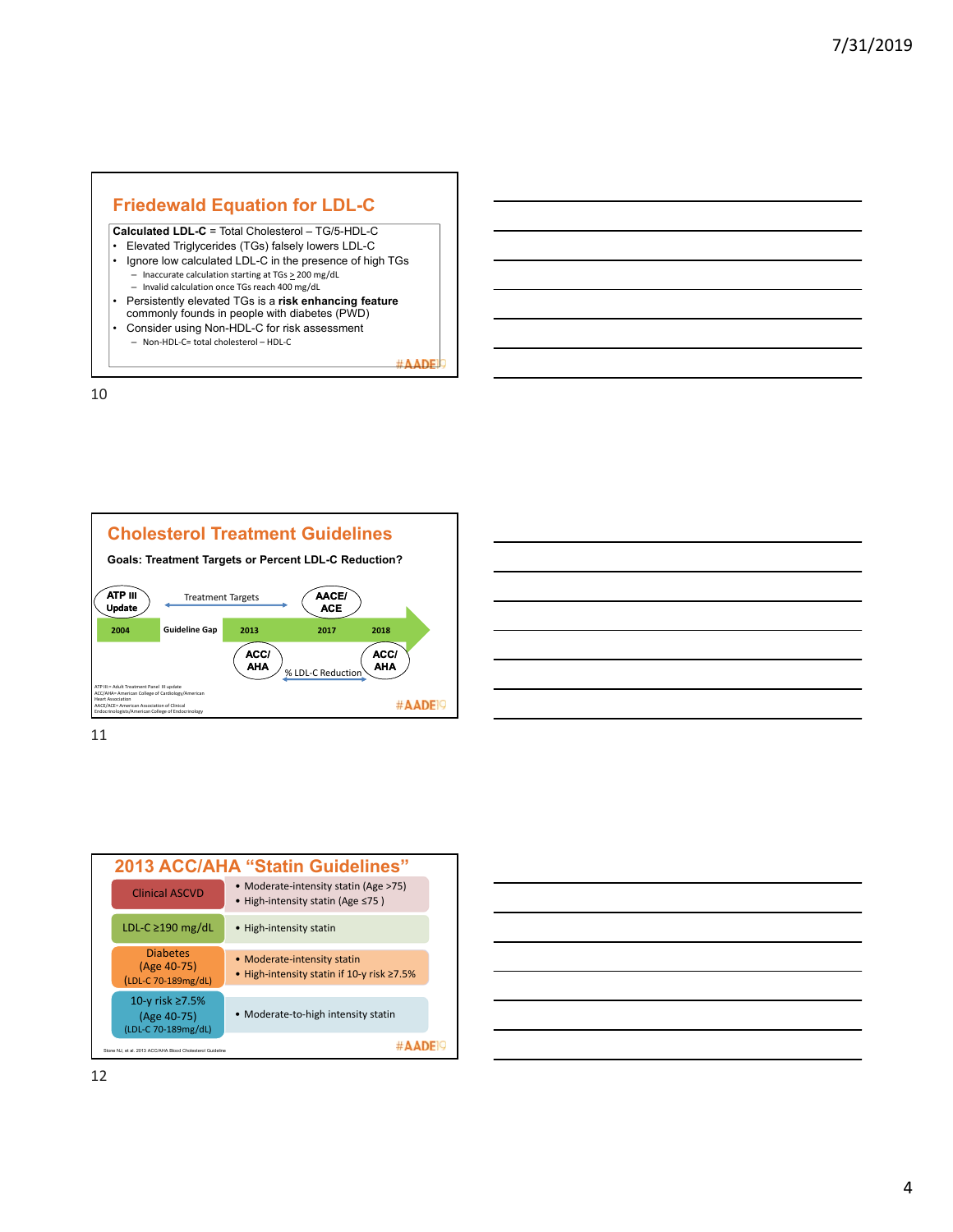



**Statin Treatment for Eligible Patients with Diabetes in the United States Primary Prevention Secondary Prevention** Care Gap Care Gap **43.1% 42.8% 58.2% 66.9%** Statin No Statin  $\bullet$  Statin  $\bullet$  No Statin #AADE<sup>19</sup> National Diabetes Statistics Report, 2017

14

| <b>Risk Assessment includes:</b> | 10-year Risk Calculation and Assessment of Risk Factors |                               |
|----------------------------------|---------------------------------------------------------|-------------------------------|
| Major risk factors               | Additional risk factors                                 | Nontraditional risk factors   |
| Advancing age                    | Obesity, abdominal obesity                              | t Lipoprotein (a)             |
| ft Total serum cholesterol level | Family history of hyperlipidemia                        | ↑ Clotting factors            |
| ↑ Non-HDL-C                      | ft Small, dense LDL-C                                   | ft Inflammation markers       |
| $\hat{H}$ I DI -C                | ft Apo B                                                | (hsCRP; Lp-PLA <sub>2</sub> ) |
| ow HDI-C                         | <i>t</i> LDL particle concentration                     | the Homocysteine levels       |
| Diabetes mellitus                | Fasting/postprandial                                    | Apo E4 isoform                |
| Hypertension                     | hypertriglyceridemia                                    | ft Uric acid                  |
| Stage 3 or 4 chronic kidney      | <b>PCOS</b>                                             | ft TG-rich remnants           |
| disease                          | Dyslipidemic triad (High TGs + Low                      |                               |
| Cigarette smoking                | HDL + small dense LDL)                                  |                               |
| Family history of ASCVD          |                                                         |                               |

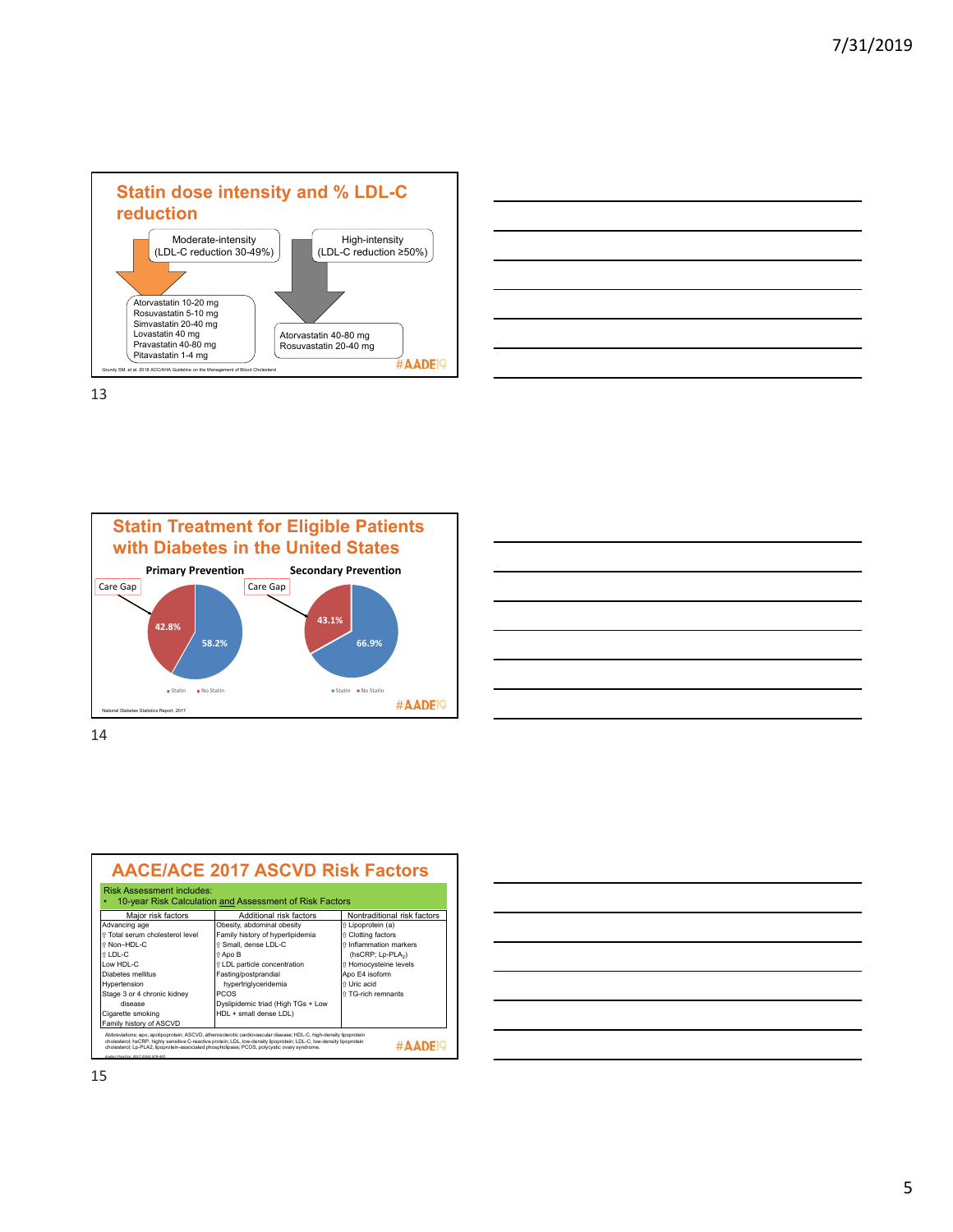|                | Non-HDL is usually<br><b>AACE/ACE 2017 "Lower is Bette</b><br>30 mg/dL above<br>the LDL goal                            |                    |                        |                  |  |
|----------------|-------------------------------------------------------------------------------------------------------------------------|--------------------|------------------------|------------------|--|
|                |                                                                                                                         |                    | Treatr <sub>poor</sub> |                  |  |
| Risk category  | Risk factors/10-year risk                                                                                               | I DI -C<br>(mq/dL) | Non-Hou-C<br>(mq/dL)   | Apo B<br>(mg/dL) |  |
|                | - Progressive ASCVD including unstable angina in<br>individuals after achieving an LDL-C <70 mg/dL                      |                    |                        |                  |  |
| Extreme risk   | - Established clinical cardiovascular disease in individuals<br>with DM, stage 3 or 4 CKD, or HeFH                      | 555<br>< 80        |                        | $5 - 70$         |  |
|                | - History of premature ASCVD (<55 male, <65 female)                                                                     |                    |                        |                  |  |
|                | - Established or recent hospitalization for ACS, coronary,<br>carotid or peripheral vascular disease, 10-year risk >20% |                    |                        |                  |  |
| Very high risk | - DM or stage 3 or 4 CKD with 1 or more risk factor(s)                                                                  | $5 - 70$           | 100                    | < 80             |  |
|                | - Heterozygous Familial Hypercholesterolemia                                                                            |                    |                        |                  |  |
| High risk      | - ≥2 risk factors and 10-year risk 10%-20%<br>- DM or stage 3 or 4 CKD with no other risk factors                       | 100                | < 130                  | 590              |  |
| Moderate risk  | ≤2 risk factors and 10-year risk <10%                                                                                   | 100                | < 130                  | 590              |  |
| Low risk       | 0 risk factors                                                                                                          | < 130              | < 160                  | <b>NR</b>        |  |
|                | Endocr Practice, 2017:23(4):479-497.                                                                                    |                    |                        |                  |  |



17



#AADE<sup>19</sup>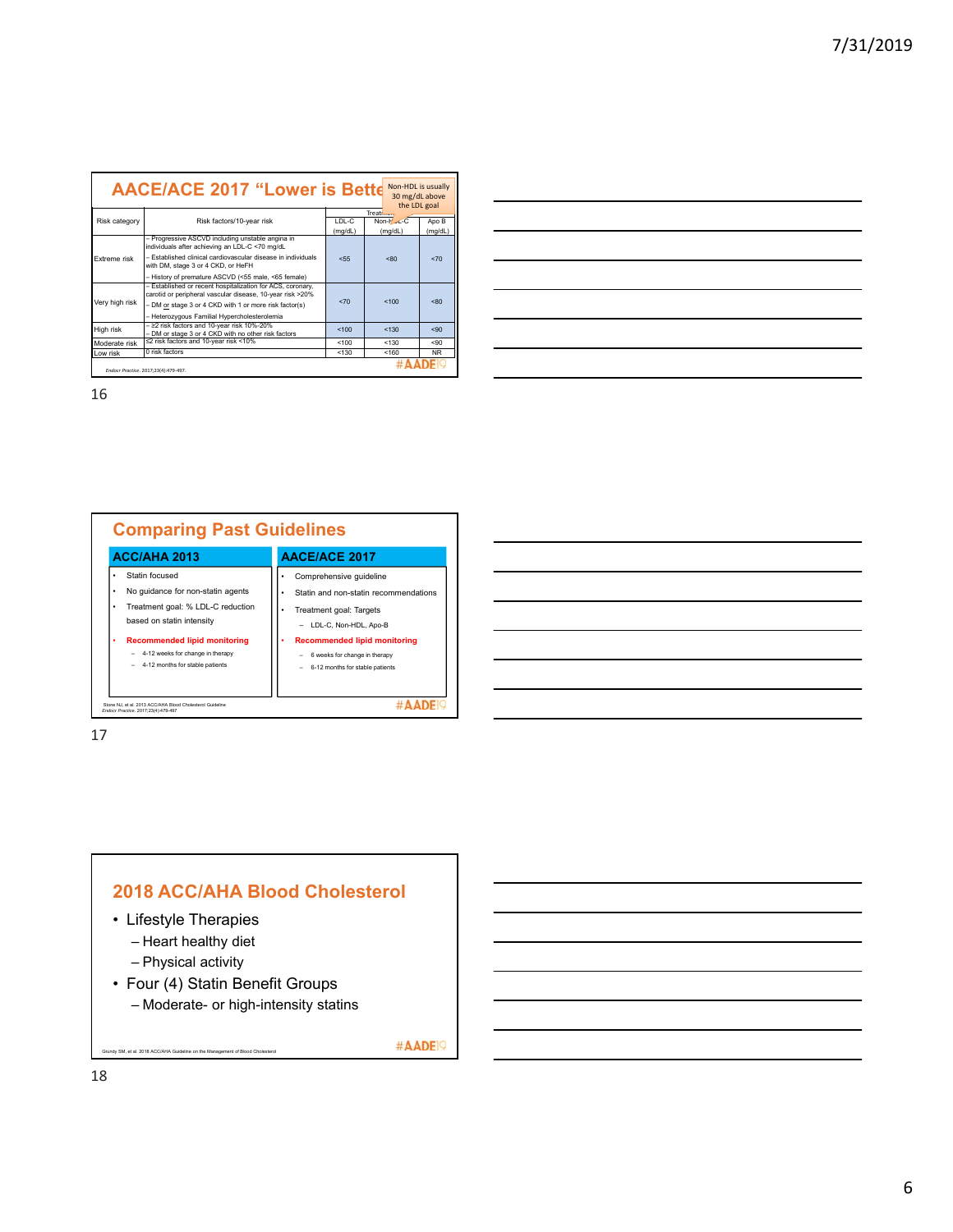





| Case 1:                                                                        |                                                  | What changes would<br>you make to HB's lipid<br>therapy? |             |
|--------------------------------------------------------------------------------|--------------------------------------------------|----------------------------------------------------------|-------------|
| HB is a 67-year-old African American male here for diabetes<br>٠<br>management |                                                  |                                                          |             |
| PMH: T2DM, HTN, previous MI (2016)<br>$\bullet$                                |                                                  |                                                          | Lipid panel |
| Meds:<br>٠<br>lisinopril 40 mg/d<br>٠                                          | Vitals<br>BP= 126/68 mm Ha<br>$HR = 67$ bpm<br>٠ | Total<br>Chol.                                           | 171 mg/dL   |
| carvedilol 12.5 mg BID<br>aspirin 81 mg/d                                      | Weight= 193 lbs.                                 | TG                                                       | 133 mg/dL   |
| metformin 1000 mg BID<br>٠                                                     | BMI= 27.6 kg/m <sup>2</sup>                      | HDL-C                                                    | 42 mg/dL    |
| empagliflozin 10 mg/d<br>٠                                                     | FBG= 113 mg/dL                                   | LDL-C                                                    | 84 mg/dL    |
| rosuvastatin 40 mg/d<br>٠                                                      |                                                  |                                                          |             |

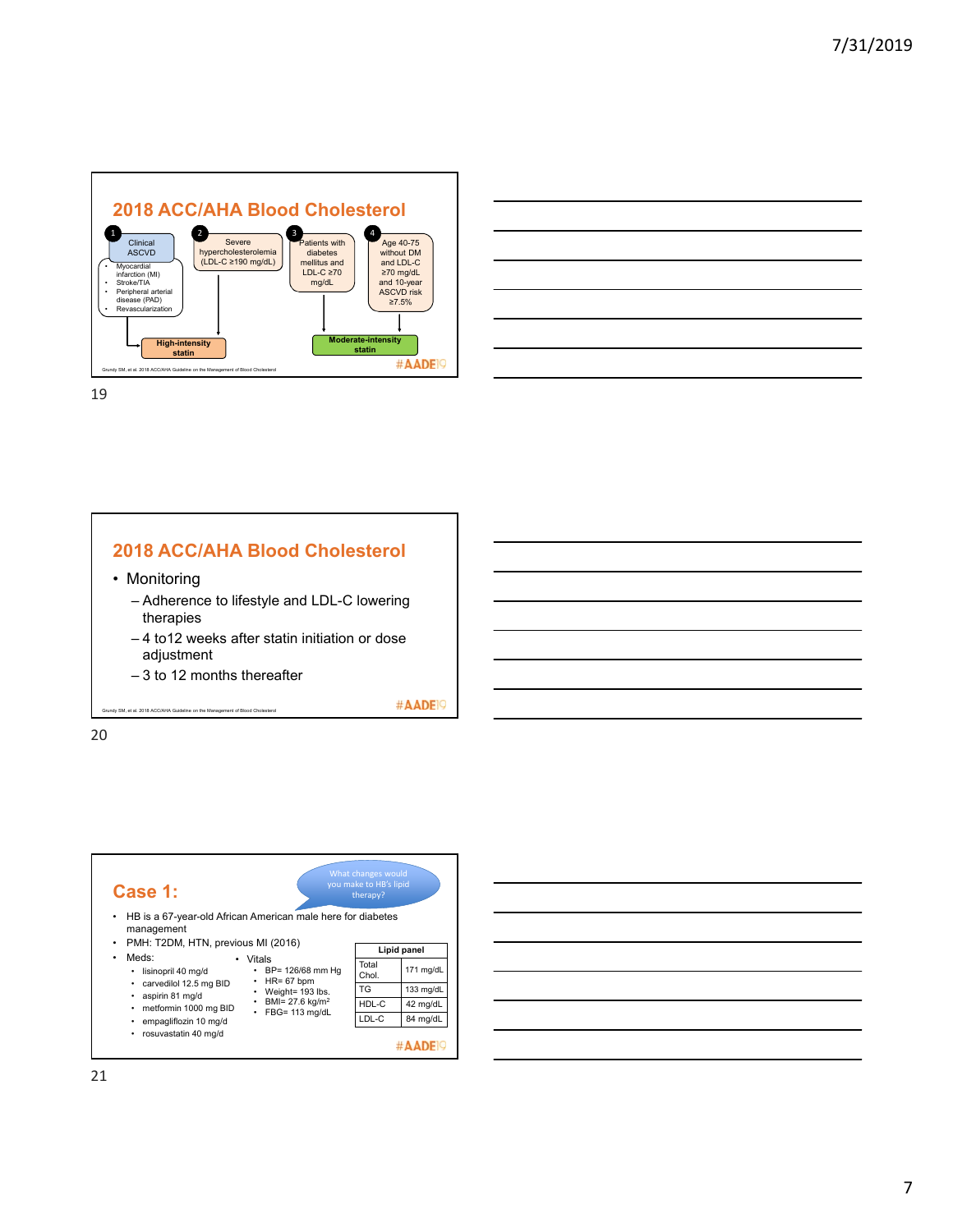





| <u> 1989 - Johann Barn, mars et al. 1989 - Anna ann an t-Anna ann an t-Anna ann an t-Anna ann an t-Anna ann an t-</u> |  |  |
|-----------------------------------------------------------------------------------------------------------------------|--|--|
|                                                                                                                       |  |  |
|                                                                                                                       |  |  |
|                                                                                                                       |  |  |

23



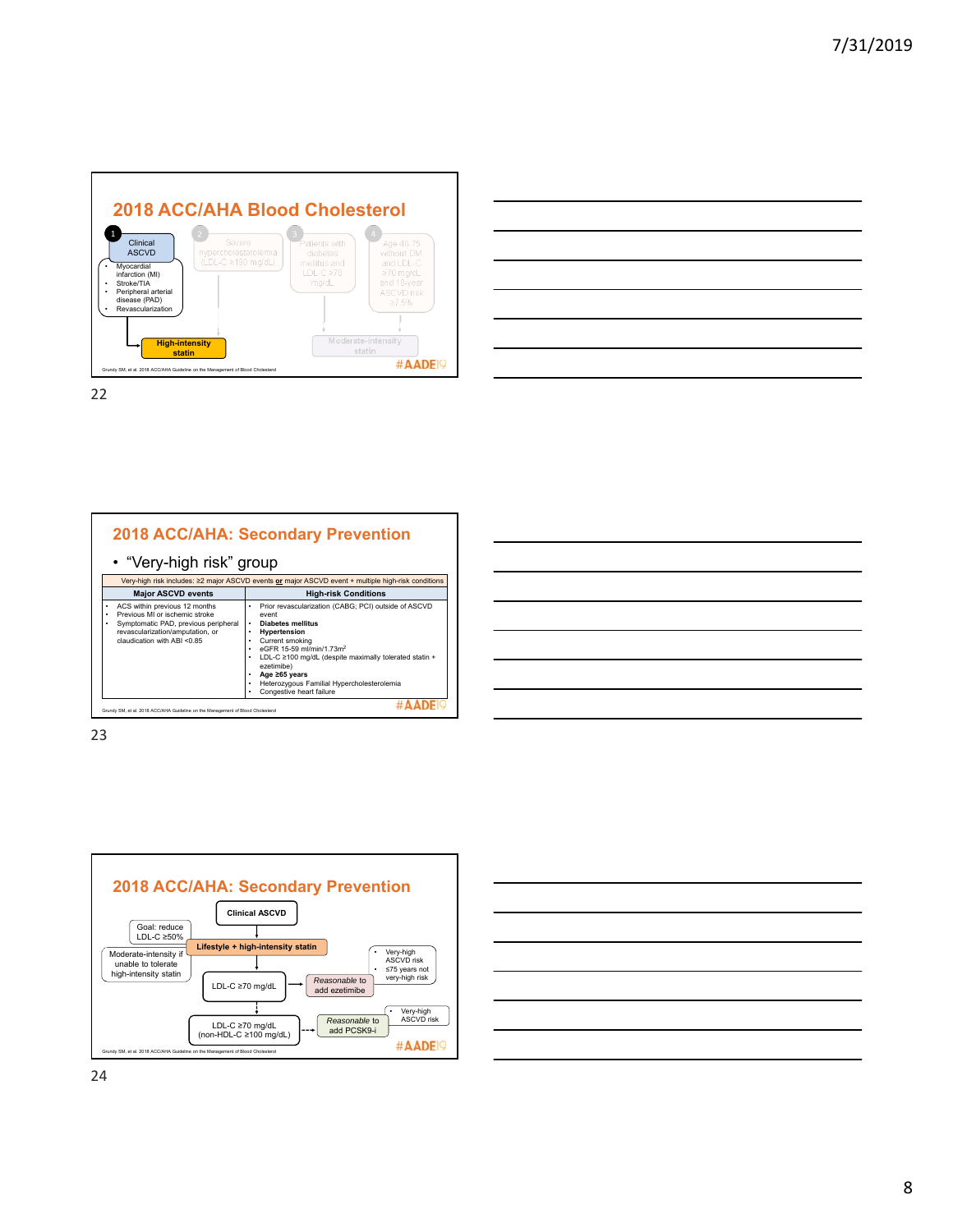





26



#AADE<sup>19</sup>

27

Diabetes Care 2019;42(Suppl. 1):S103–S123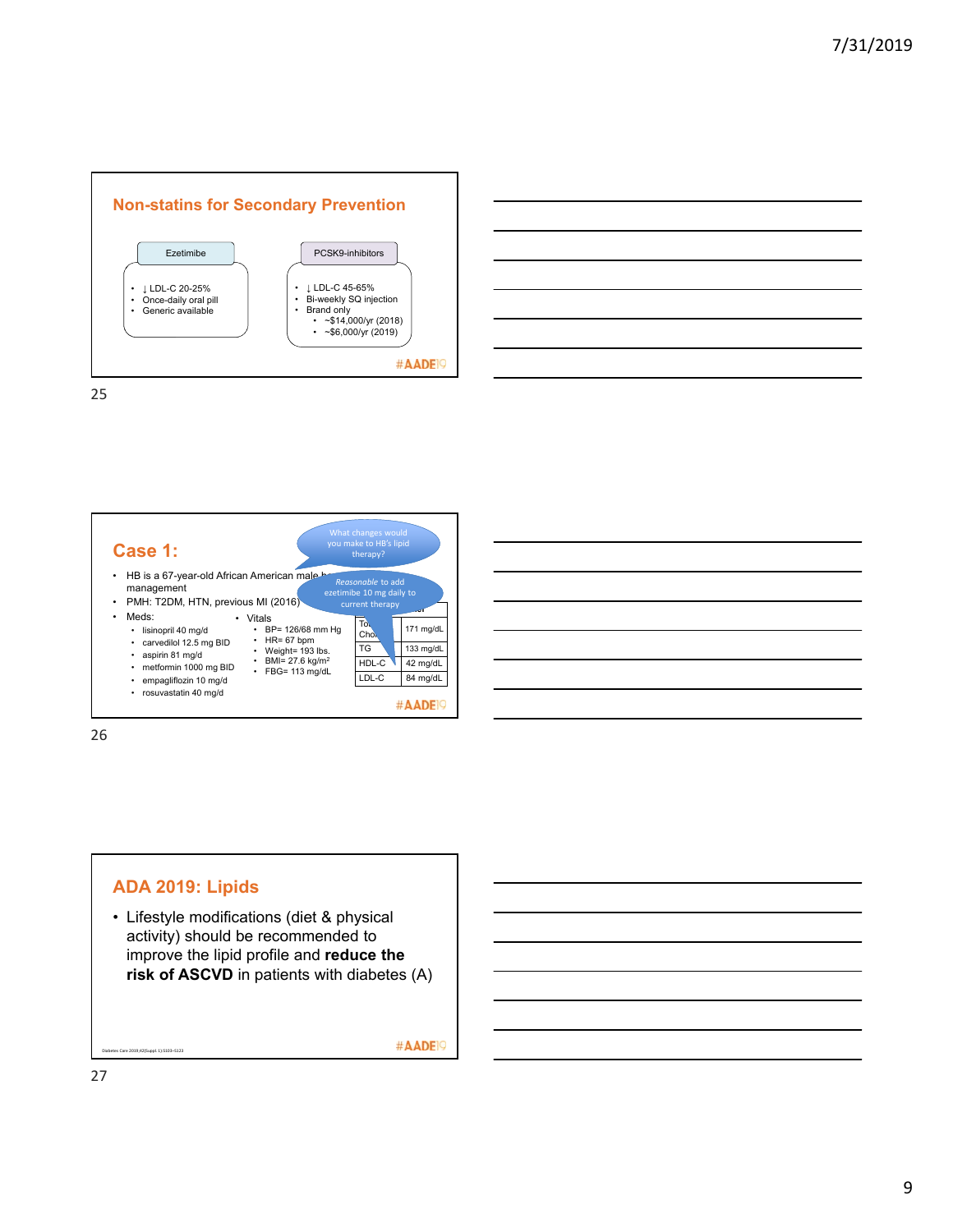| Age             | <b>ASCVD or</b><br>10-year ASCVD risk >20%                                                                                                                                                       | <b>Recommended treatment</b> |  |  |
|-----------------|--------------------------------------------------------------------------------------------------------------------------------------------------------------------------------------------------|------------------------------|--|--|
|                 | <b>Yes</b><br>High-intensity statin*                                                                                                                                                             |                              |  |  |
| $<$ 40 years    | <b>No</b>                                                                                                                                                                                        | None <sup>^</sup>            |  |  |
|                 | High-intensity statin*<br><b>Yes</b>                                                                                                                                                             |                              |  |  |
| $\geq 40$ years | <b>No</b>                                                                                                                                                                                        | Moderate-intensity statin^   |  |  |
|                 | Maximally tolerated statin dose if unable to tolerate recommended intensity                                                                                                                      |                              |  |  |
|                 | ^moderate-/high-intensity may be considered if additional ASCVD risk factors present: (LDL-C ≥100 mg/dL; high                                                                                    |                              |  |  |
|                 | blood pressure, smoking, family history of premature ASCVD, CKD, or albuminuria).<br>*If LDL-C ≥70 mg/dL on max-tolerated statin, consider additional LDL-C lowering therapy (ezetimibe/PCSK9-I) |                              |  |  |

**Case 2:** 



- GN is a 63-year-old non-Hispanic female here for initial visit.
- PMH: T2DM, HTN, CKD • SH: Smokes 8-12 cig/d

• Meds:

- - amlodipine 5 mg/d • losartan 100 mg/d
	- metformin 1000 mg BID
	-
- Vitals BP= 132/78 mm Hg HR= 82 bpm BMI= 28.6 kg/m2
- 
- 

| Labs           |                              |           |           |  |
|----------------|------------------------------|-----------|-----------|--|
| eGFR           | 56 ml/min/1.73m <sup>2</sup> | 194 mg/dL |           |  |
| <b>UACR</b>    | 69 mcg/mg                    | TG        | 156 mg/dL |  |
| <b>FBG</b>     | 124 mg/dL                    | HDL-C     | 44 mg/dL  |  |
| HgbA1C<br>7.2% |                              | LDL-C     | 116 mg/dL |  |
|                |                              |           |           |  |

| ,我们也不会有一个人的事情。""我们的人们,我们也不会有一个人的人,我们也不会有一个人的人,我们也不会有一个人的人,我们也不会有一个人的人,我们也不会有一个人的<br>第一百一十一章 我们的人,我们的人们的人们,我们的人们的人们的人们,我们的人们的人们的人们,我们的人们的人们,我们的人们的人们,我们的人们的人们,我们的人们的人 |  |  |  |
|----------------------------------------------------------------------------------------------------------------------------------------------------------------------|--|--|--|



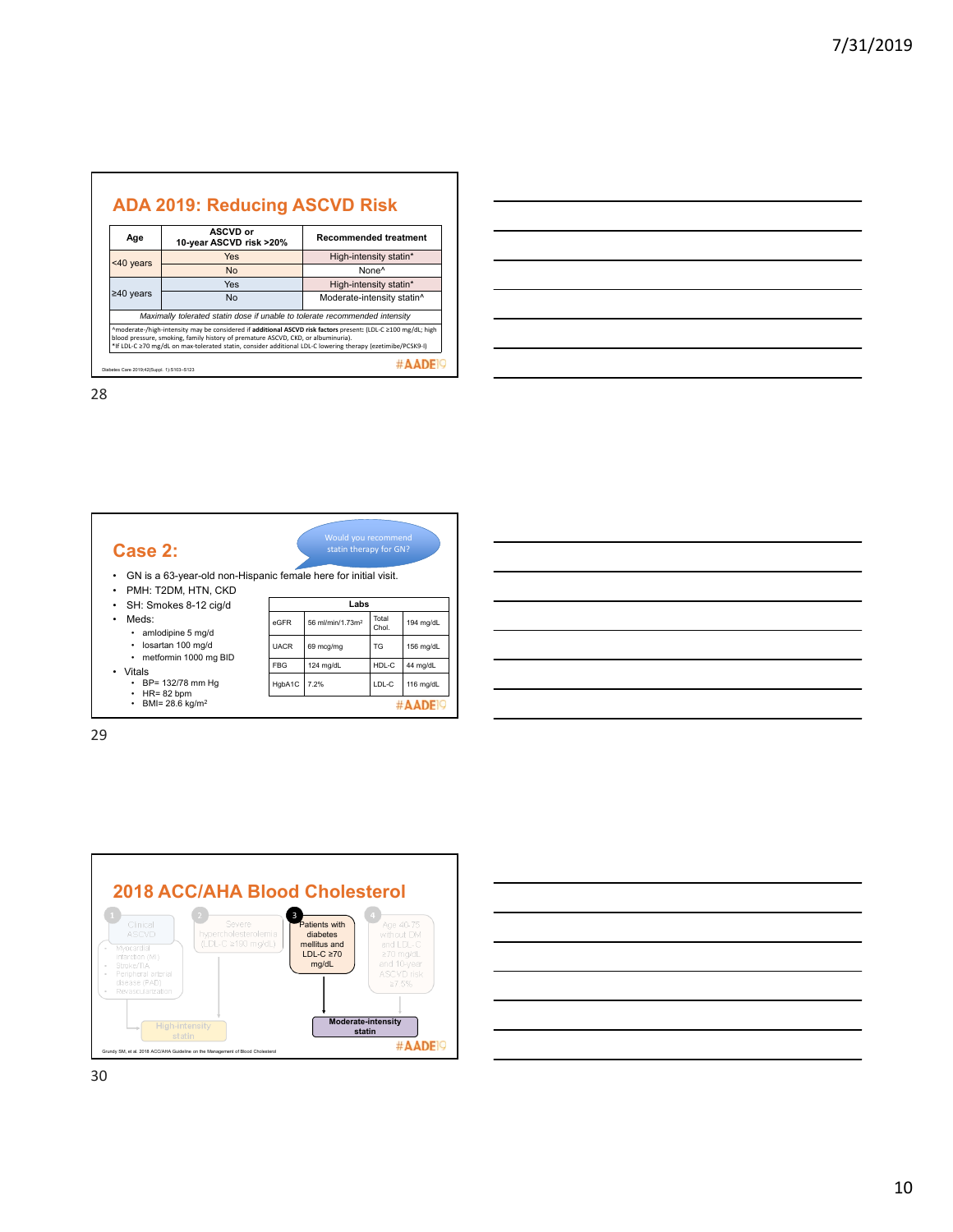# **Primary Prevention in Patients with Diabetes Mellitus (DM)**

- Recommendations for adult patients with diabetes mellitus and LDL-C 70-189 mg/dL
	- 20‐39 years
	- 40‐75 years
	- >75 years

SM, et al. 2018 ACC/AHA Guideline

#AADE<sup>19</sup>

31





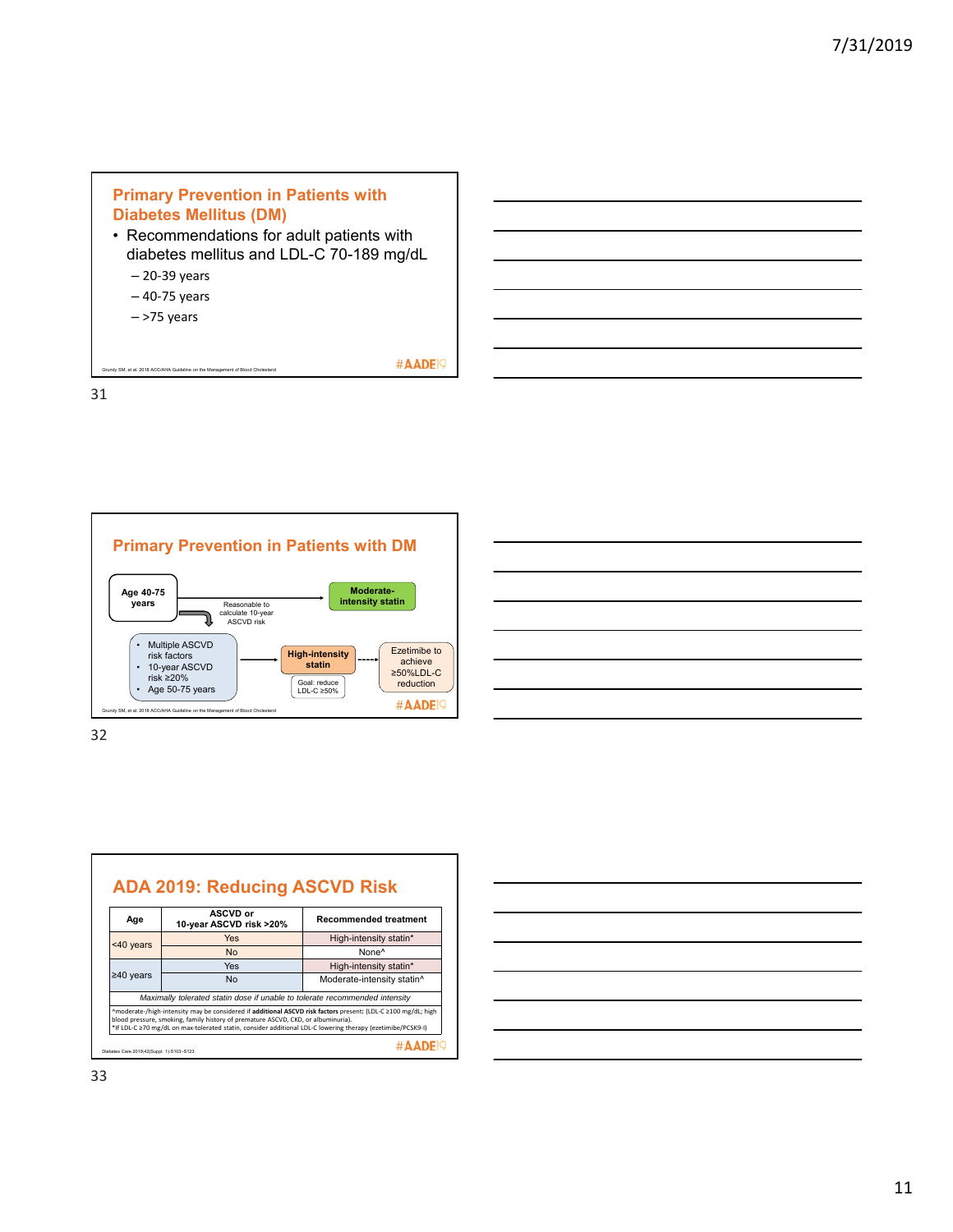





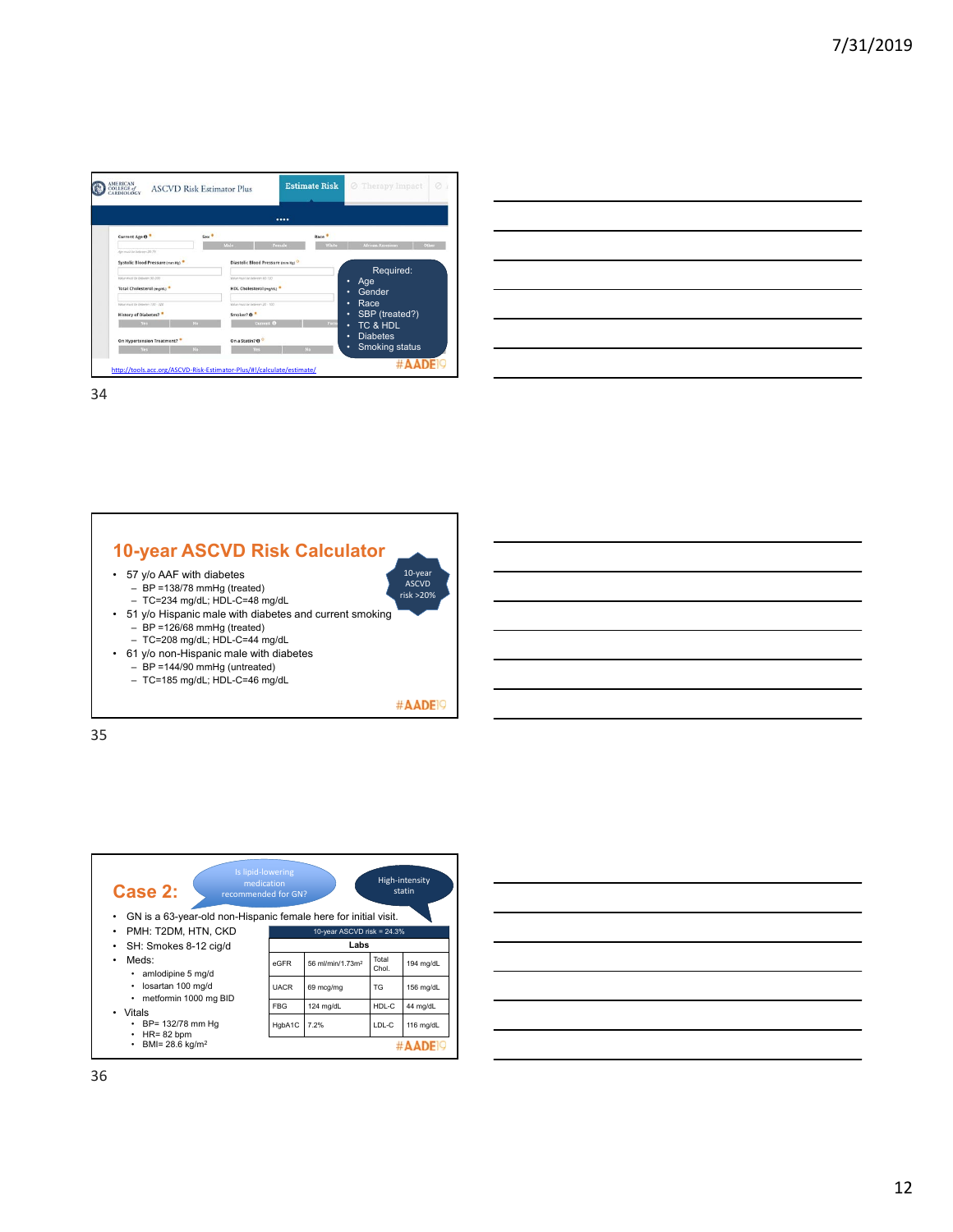





| Vitais |                  |  |
|--------|------------------|--|
|        | BP= 137/74 mm Hg |  |
|        |                  |  |

- HR= 72 bpm BMI= 33.8 kg/m2
- Waist circumference= 42.3"

| eGFR        | 115<br>ml/min/1.73m <sup>2</sup> | Total<br>Chol. | 214 mg/dL |
|-------------|----------------------------------|----------------|-----------|
| <b>UACR</b> | 3 mcg/mg                         | TG             | 234 mg/dL |
| <b>FBG</b>  | 118 mg/dL                        | HDL-C          | 36 mg/dL  |
| HgbA1C      | 6.4%                             | LDL-C          | 113 mg/dL |
|             |                                  |                |           |

-

| <u> 1989 - Johann Barn, amerikan bernama di sebagai bernama di sebagai bernama di sebagai bernama di sebagai ber</u>                                                                                                          |  |  |
|-------------------------------------------------------------------------------------------------------------------------------------------------------------------------------------------------------------------------------|--|--|
| <u> 1989 - Johann Stoff, amerikansk politiker (d. 1989)</u>                                                                                                                                                                   |  |  |
| <u> 1989 - Andrea Andrew Maria (h. 1989).</u>                                                                                                                                                                                 |  |  |
| the control of the control of the control of the control of the control of the control of the control of the control of the control of the control of the control of the control of the control of the control of the control |  |  |
| <u> 1989 - Johann Stoff, deutscher Stoffen und der Stoffen und der Stoffen und der Stoffen und der Stoffen und d</u>                                                                                                          |  |  |
|                                                                                                                                                                                                                               |  |  |



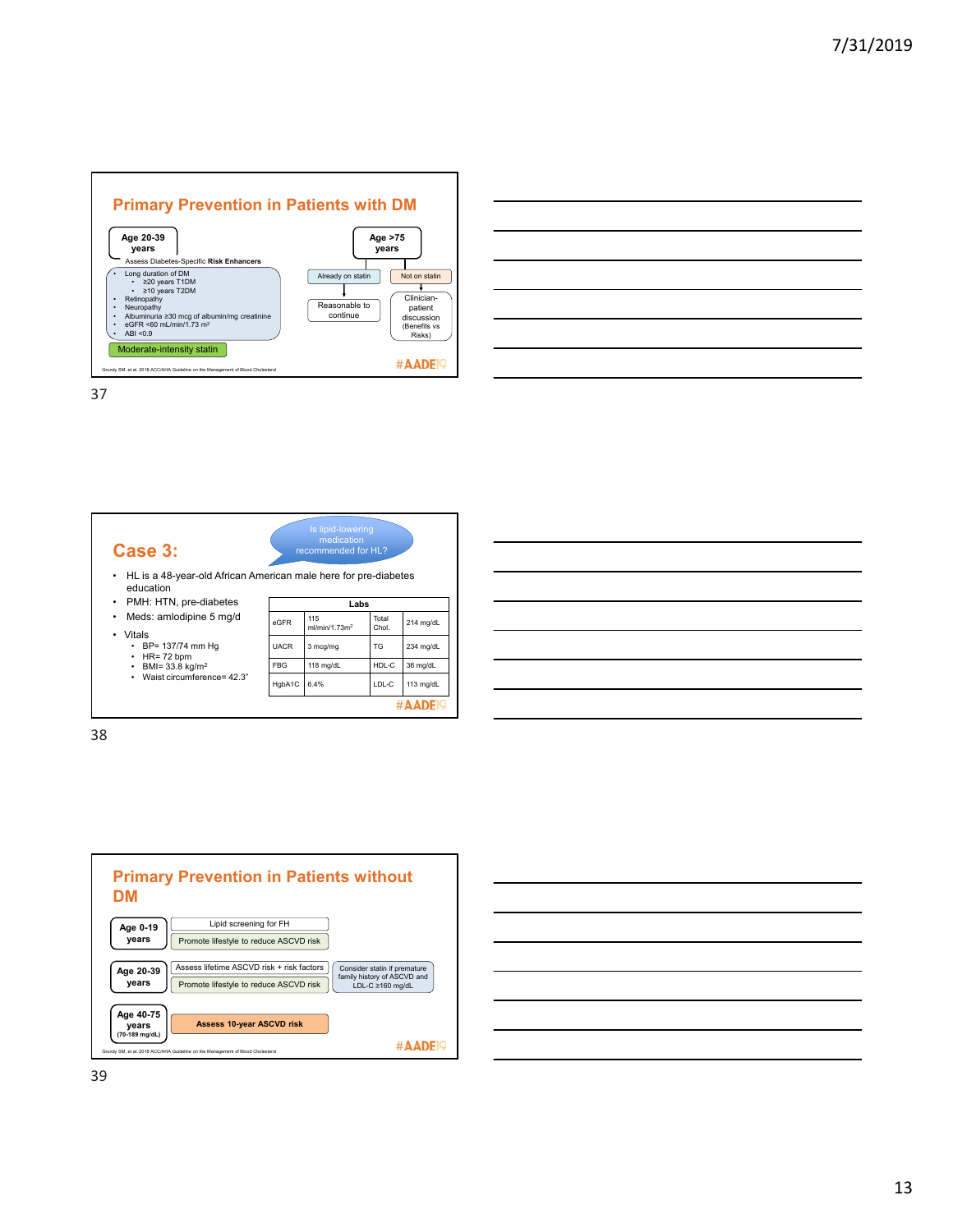

|                                                                                                                                                                                                                                      | and the contract of the contract of the contract of the contract of the contract of the contract of the contract of |
|--------------------------------------------------------------------------------------------------------------------------------------------------------------------------------------------------------------------------------------|---------------------------------------------------------------------------------------------------------------------|
|                                                                                                                                                                                                                                      |                                                                                                                     |
| <u>. In the contract of the contract of the contract of the contract of the contract of the contract of the contract of the contract of the contract of the contract of the contract of the contract of the contract of the cont</u> | ____                                                                                                                |
|                                                                                                                                                                                                                                      |                                                                                                                     |
| <u>successive and the second control of the second control of the second control of the second control of the second</u>                                                                                                             |                                                                                                                     |
|                                                                                                                                                                                                                                      | _______                                                                                                             |
| the contract of the contract of the contract of                                                                                                                                                                                      |                                                                                                                     |

|  |  | <b>Risk Enhancing Factors</b> |  |
|--|--|-------------------------------|--|
|  |  |                               |  |

| Family history of premature ASCVD                                                                                                   |                                          |
|-------------------------------------------------------------------------------------------------------------------------------------|------------------------------------------|
| Chronic kidney disease                                                                                                              | Lipid/biomarkers                         |
| <b>Metabolic syndrome</b>                                                                                                           | Persistently elevated LDL-C (≥160 mg/dL) |
| Ethnicity (South Asian)                                                                                                             | Persistently elevated TG (≥175 mg/dL)    |
| Inflammatory diseases (RA, HIV, psoriasis)                                                                                          | hs-CRP $\geq$ 2.0 mg/L                   |
| Preeclampsia & premature menopause                                                                                                  | Lp(a) $\geq$ 50 mg/dL or >125 nmol/L     |
| Ankle-brachial index $< 0.9$                                                                                                        | apoB $\geq$ 130 mg/dL                    |
| *to guide decision to initiate statin therapy in "borderline" and "intermediate-risk" individuals<br>age 40-75 with LDL-C ≥70 mg/dL |                                          |
| Grundy SM, et al. 2018 ACC/AHA Guideline on the Management of Blood Cholesterol                                                     |                                          |

| <u> 1989 - Andrea Andrew Maria (h. 1989).</u>                                                                         |  |  |
|-----------------------------------------------------------------------------------------------------------------------|--|--|
| <u> 1989 - Jan Samuel Barbara, martin da shekarar 1989 - Andrew Samuel Barbara, mashrida a shekarar 198</u>           |  |  |
| <u> 1989 - Andrea Santa Alemania, amerikana amerikana amerikana amerikana amerikana amerikana amerikana amerikan</u>  |  |  |
| <u> 1989 - Johann Barn, amerikan bernama di sebagai bernama dan bernama di sebagai bernama di sebagai bernama di</u>  |  |  |
| <u> 1989 - Johann Stoff, deutscher Stoff, der Stoff, der Stoff, der Stoff, der Stoff, der Stoff, der Stoff, der S</u> |  |  |
| <u> 1989 - Johann Stoff, Amerikaansk politiker († 1908)</u>                                                           |  |  |
| <u> 1989 - Johann Stoff, deutscher Stoff, der Stoff, der Stoff, der Stoff, der Stoff, der Stoff, der Stoff, der S</u> |  |  |
|                                                                                                                       |  |  |



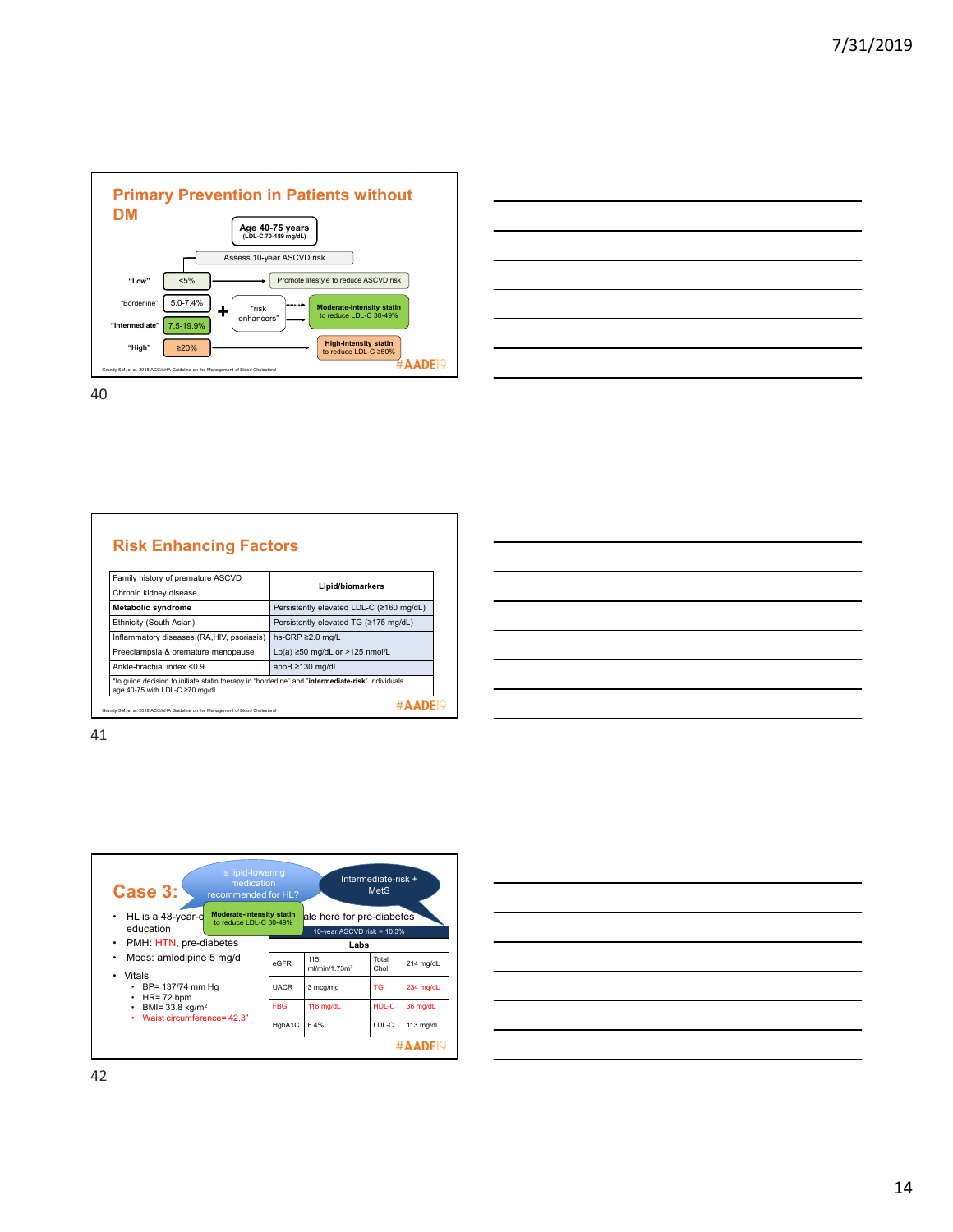# **Hypertriglyceridemia**

SM, et al. 2018 ACC/AHA Guideline on the Management of Blood Ch

- VLDL particles = Increase ASCVD risk
- Persistent TG ≥175 mg/dL is a riskenhancing factor

#AADE<sup>19</sup>

43



| Case 4:<br>AD is a 66-year-old Hispanic                      |          | What changes would<br>you make to AD's lipid<br>lowering meds? |                  |
|--------------------------------------------------------------|----------|----------------------------------------------------------------|------------------|
| female here for follow-up on                                 |          | Labs                                                           |                  |
| diabetes and dyslipidemia.<br>• PMH: T2DM, elevated TG, HTN, |          | Lipid panel<br>TC/TG/HDL-C/LDL-C                               | A <sub>1</sub> C |
| prior MI (2015).<br>Meds:                                    | Aug. '19 | 176/213/44/68                                                  | 6.9%             |
| - Benazepril/HCTZ 20/25 mg/d<br>- Atorvastatin 80 mg/d       | May '19  | 168/ 198/ 42/ 71                                               | 7.1%             |
| Metformin ER 2g/d<br>Canagliflozin 300 mg/d                  | Jan. '19 | 182/226/43/75                                                  | 7.5%             |
| $-$ Liraglutide 1.8 mg/d<br>Aspirin 81 mg/d                  |          |                                                                |                  |

| <u> 1989 - Johann Stoff, amerikansk politiker (d. 1989)</u>                                                           |  | the contract of the contract of |  |
|-----------------------------------------------------------------------------------------------------------------------|--|---------------------------------|--|
| <u> 1989 - Andrea Andrew Maria (h. 1989).</u>                                                                         |  |                                 |  |
| <u> 1989 - Andrea Andrew Maria (h. 1989).</u>                                                                         |  |                                 |  |
|                                                                                                                       |  |                                 |  |
| <u> 1989 - Johann Stoff, deutscher Stoff, der Stoff, der Stoff, der Stoff, der Stoff, der Stoff, der Stoff, der S</u> |  |                                 |  |
|                                                                                                                       |  |                                 |  |
|                                                                                                                       |  |                                 |  |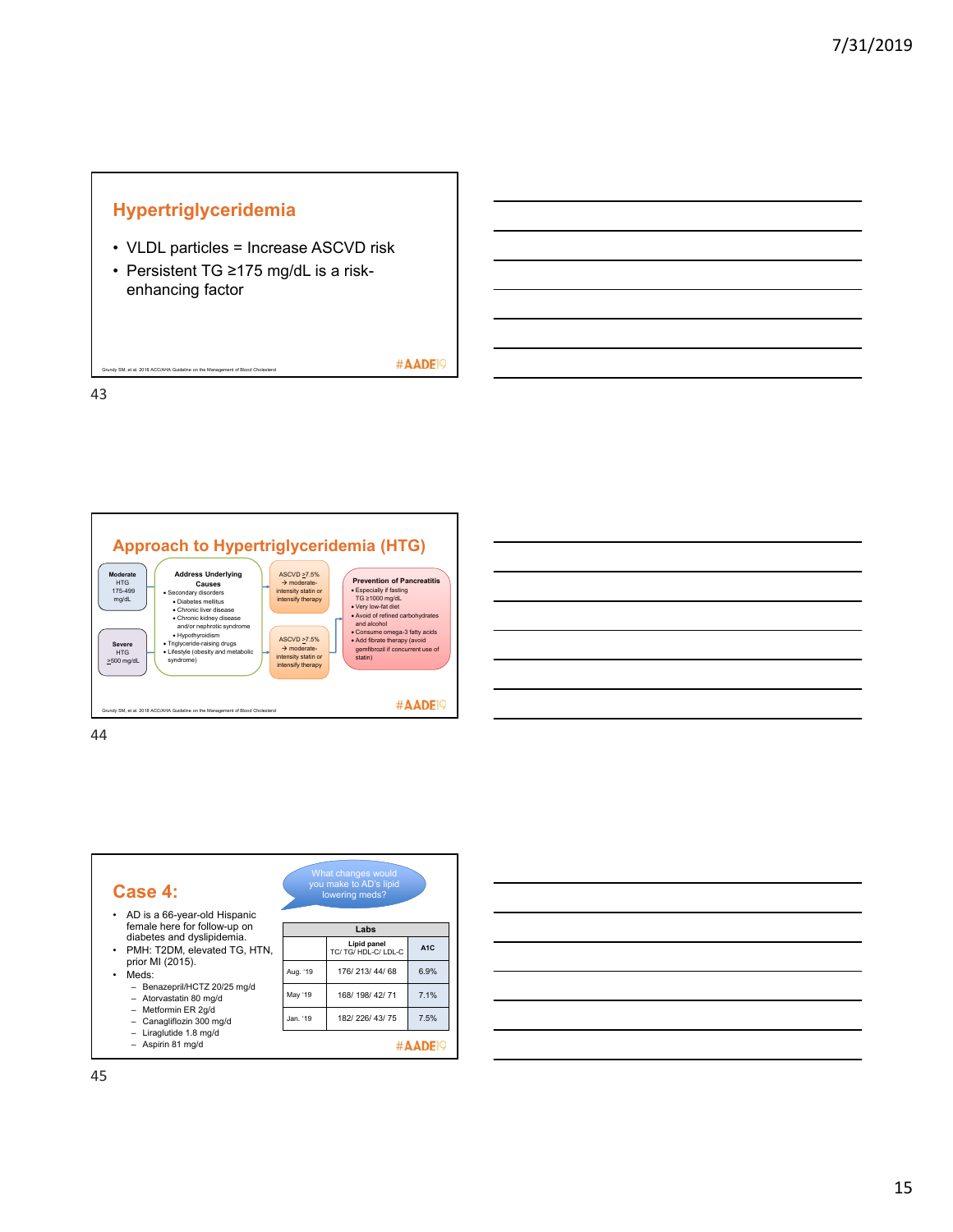



| Patient characteristic                                                   | IE (n=4089)             | Placebo (n=4090)        |
|--------------------------------------------------------------------------|-------------------------|-------------------------|
| Age (median) years                                                       | 64.0                    | 64.0                    |
| Male sex                                                                 | 71.6%                   | 70.8%                   |
| History of ASCVD                                                         | 70.7%                   | 70.7%                   |
| Statin intensity (moderate or high)                                      | 93.4%                   | 93.0%                   |
| Median LDL-C (mg/dL)                                                     | 74.0                    | 76.0                    |
| Median TG (mg/dL)                                                        | 216.5                   | 216.0                   |
| Distribution of TG<br>$<$ 150 mg/dL<br>150-199 mg/dL<br>$\geq$ 200 mg/dL | 10.1%<br>29.2%<br>60.7% | 10.5%<br>29.1%<br>60.4% |

| Outcome                  | IF<br>$(n=4089)$ | Placebo<br>$(n=4090)$ | Hazard Ratio (95% CI) |
|--------------------------|------------------|-----------------------|-----------------------|
| 1° composite             | 17.2%            | 22.0%                 | $0.75(0.68-0.83)$     |
| 2° composite             | 11.2%            | 14.8%                 | $0.74(0.65-0.83)$     |
| CV death or non-fatal MI | 9.6%             | 12.4%                 | $0.75(0.66-0.86)$     |
| Fatal/non-fatal MI       | 6.1%             | 8.7%                  | $0.69(0.58-0.81)$     |
| Fatal/non-fatal stroke   | 2.4%             | 3.3%                  | $0.72(0.55-0.93)$     |
| CV death                 | 4.3%             | 5.2%                  | $0.80(0.66 - 0.98)$   |
| All cause mortality      | 6.7%             | 7.6%                  | $0.87(0.74-1.02)$     |